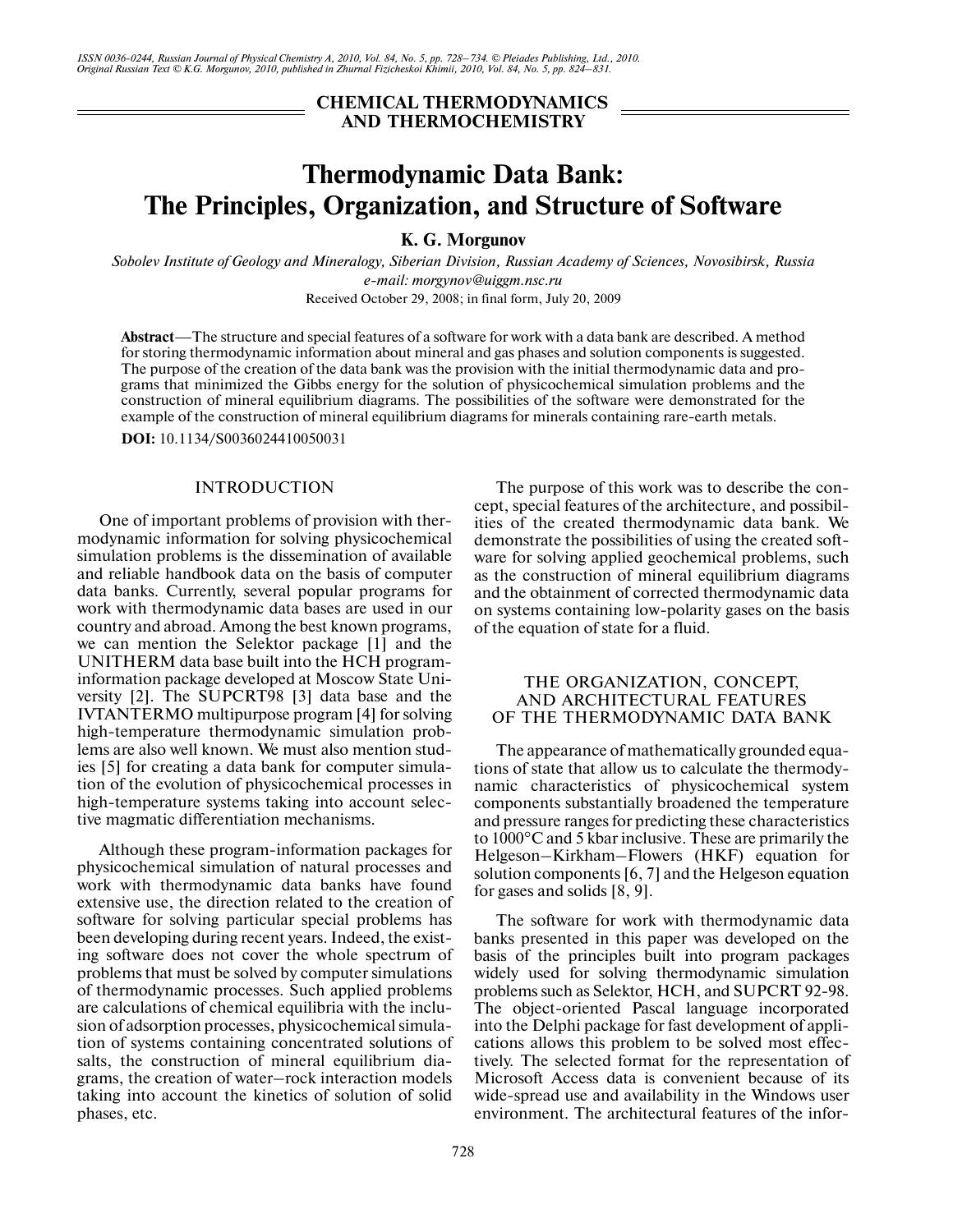mation stored in the data bank are schematically shown in Fig. 1.

The data bank includes the thermodynamic data on 1287 solution components and 162 solid and 18 gas phases. The data bank is based on the data taken from the SUPCRT98 data bank and augmented by the data on rare-earth metal-containing minerals from [10].

The interaction of the algorithm designed for solv ing physicochemical simulation problems with the thermodynamic data bank can be described by the fol lowing sequence of operations:

—the introduction of system parameters and selection from BASE 1 and BASE 2 of the required aqueous solution components, solids, gas phases, and data necessary for the formation of the initial informa tion file;

—the creation of the initial data file for calcula tions of the HKF parameters corresponding to the data found in the BASE 1 and BASE 2 data bases and the parameters of the equation of state of the solid and gaseous phases from the SPECIES and COMPO- NENT data fields;

—the use of the COMPOSITE procedure for find ing the elemental composition vector for the description of the stoichiometry of all the chemical and min eral forms present in the system;

—the use of the COMPOSITE procedure for transforming the initial concentrations introduced into the gross elemental composition;

—the determination of solution component charges with the use of the CHARGE procedure;

—the use of the STEHIOMETRY procedure for the formation of the stoichiometric matrix from the elemental composition vector and the list of system components introduced;

—the creation of the stoichiometric information file;

—calculations of the thermodynamic characteris tics of system components using the THERM proce dure;

—the formation of the data file containing the thermodynamic potentials of system components and other necessary data;

—start of the program for thermodynamic calcula tions and data output.

A scheme of the interaction of the software with thermodynamic data bases is shown in Fig. 2.

# THERMODYNAMIC CHARACTERISTIC CALCULATIONS

The concept of the correlation algorithm suggested by Helgeson, Kirkham, and Flowers [6, 7] contains the general assumption according to which any stan dard thermodynamic property of a dissolved compo nent (enthalpy, entropy, molar volume, heat capacity,





**Fig. 1.** BASE 1 and BASE 2 data base files (the first row is the name of the field in the data base).

and Gibbs energy)  $\Delta \Xi_k^{\circ}$  is the sum of the solvation  $\Delta \Xi_{s,k}^{\circ}$  and nonsolvation  $\Delta \Xi_{n,k}^{\circ}$  components,

$$
\Delta \Xi_k^{\circ} = \Delta \Xi_{s,k}^{\circ} + \Delta \Xi_{n,k}^{\circ}.
$$
 (1)

It is assumed that the solvation contribution to the thermodynamic properties of solution components is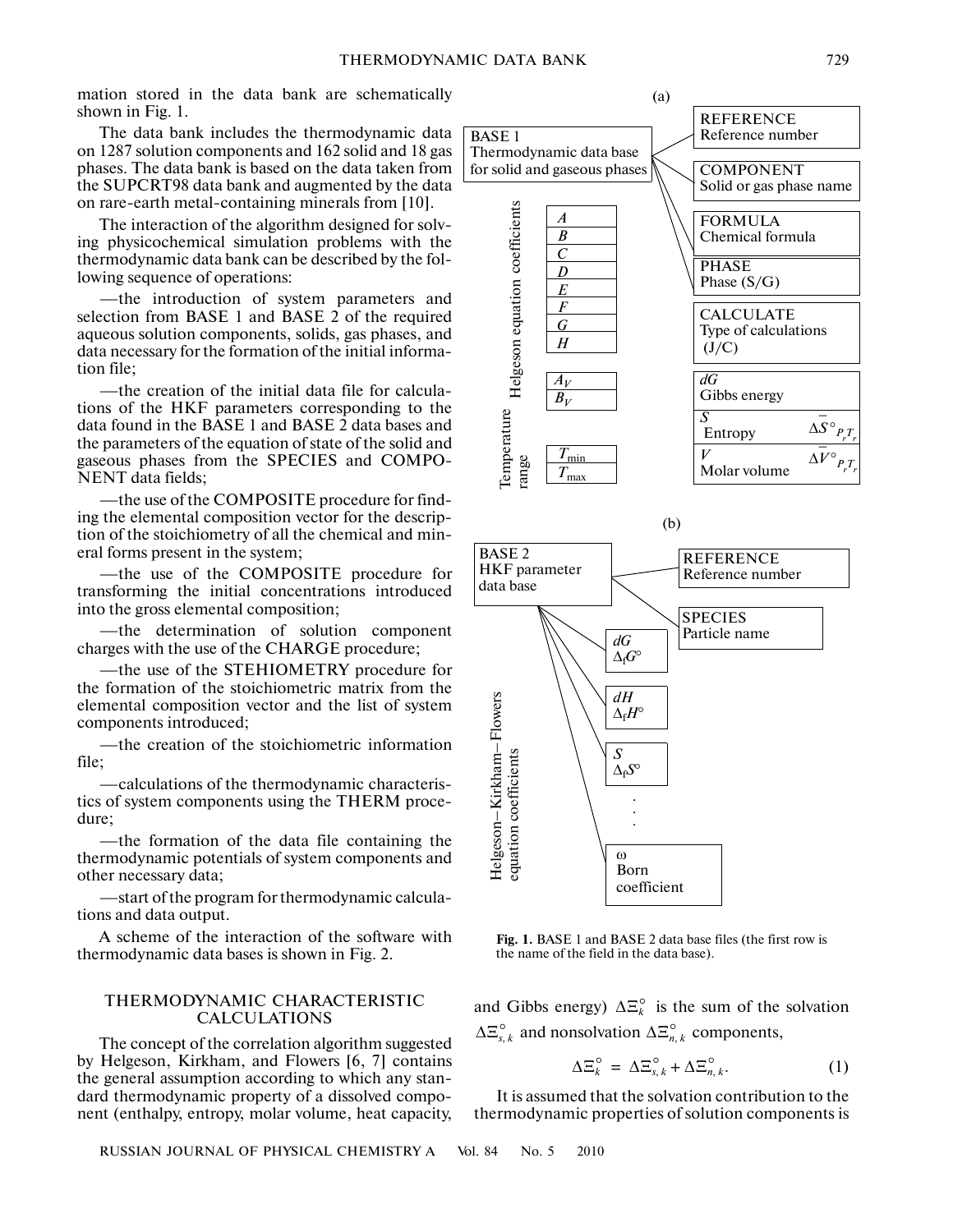

**Fig. 2.** Scheme of interaction of the software with thermodynamic data bases.

determined by the Born equation for the Gibbs energy,

$$
G_{\text{solv}} = \omega(1/\epsilon - 1), \tag{2}
$$

where  $G_{\text{solv}}$  is the solvation contribution to the Gibbs energy,  $\omega$  is the Born coefficient, and  $\varepsilon$  is the permittivity of the solvent. The nonsolvation contribution to the standard thermodynamic property of a solute is in turn calculated as a function of temperature and pres sure using the polynomial that approximates the experimental data on the thermodynamic properties of solution components. The equation for calculating the Gibbs energy at the selected *T* and *P* thermody namic parameters has the form

$$
\Delta \overline{G}_{PT}^{\circ} = \Delta G_{P,T,-}^{\circ} - \Delta S_{P,T,r}(T - T_r)
$$

$$
- c_1 \left[ T \ln \left( \frac{T}{T} \right) - T + T_r \right] + a_1 (P - P_r)
$$

$$
+ a_2 \ln \left( \frac{\psi + P}{\psi + P_r} \right) - c_2 \left\{ \left[ \left( \frac{1}{T - \Theta} \right) - \left( \frac{1}{T - \Theta} \right) \right] \right\}
$$

$$
\times \left[ \frac{\Theta - T}{\Theta} \right] - \frac{T}{\Theta^2} \ln \left[ \frac{T_r (T - \Theta)}{T (T_r - \Theta)} \right] \right\}
$$
(3)
$$
+ \left[ \frac{1}{T - \Theta} \right] \left[ a_3 (P - P_r) + a_4 \ln \left( \frac{\psi + P}{\psi + P_r} \right) \right]
$$

$$
+ \omega_{PT} \left[ \frac{1}{\varepsilon_{PT}} - 1 \right] - \omega_{P,T_r} \left[ \frac{1}{\varepsilon_{P,T_r}} - 1 \right]
$$

$$
+ \omega_{P,T_r} Y_{P,T_r} (T - T_r),
$$

where  $\Delta \overline{G}^{\circ}_{P,\mathcal{I}_r}$  and  $\Delta \overline{S}^{\circ}_{P,\mathcal{I}_r}$  are the standard Gibbs energy of particle formation and the standard molar entropy of the particle at the  $P_r$  and  $T_r$  reference values;  $a_i$  stands for the temperature- and pressure-independent coefficients that characterize a water particle in the equation of state;  $c_1$  and  $c_2$  are the coefficients individual for each solution particle;  $\psi$  and  $\Theta$  are the solvent parameters assumed to be 2600 bar and 228 K, respectively;  $\varepsilon_{PT}$  and  $\varepsilon_{P,T_r}$  are the solvent permittivities at current *P* and *T* and reference  $P_r$  and  $T_r$  values, respectively;  $Y_{P,T_r}$  is the partial derivative of solvent permittivity at the  $P_r$  and  $T_r$  reference values; and  $\omega_{PT}$ and  $\omega_{P_{r}T_{r}}$  are the conventional Born coefficients at the current *P* and *T* and reference  $P_r$  and  $T_r$  values.

Calculations of the thermodynamic properties of solids and gas phases were based on the use of the function called the "apparent" standard molar Gibbs free energy [8]. The equation for this function at the required *T* and *P* thermodynamic parameters had the form [9]

$$
\Delta \overline{G}_{P,T_r}^{\circ} = \Delta_j \overline{G}^{\circ} - \Delta \overline{S}_{P,T_r}^{\circ} (T - T_r) - (aA_G + bB_G)
$$
  
+  $cC_G + dD_G + eE_G + fF_G + gG_G + hH_G) + \Delta \overline{V}_{P,T_r}^{\circ}$   

$$
\times [1 + A_V (T - T_r) + B_V (T - T_r)^2 + C_V (T - T_r)^3] \times (P - \frac{1}{2} a_V P^2 + \frac{1}{3} b_V P^3),
$$
 (4)

where  $\Delta_j \overline{G}^{\circ}$ ,  $\Delta \overline{S}_{P,T_r}^{\circ}$ , and  $\Delta \overline{V}_{P,T_r}^{\circ}$  are the standard Gibbs energy of formation of substances, entropy, and molar volume at the reference pressure and tempera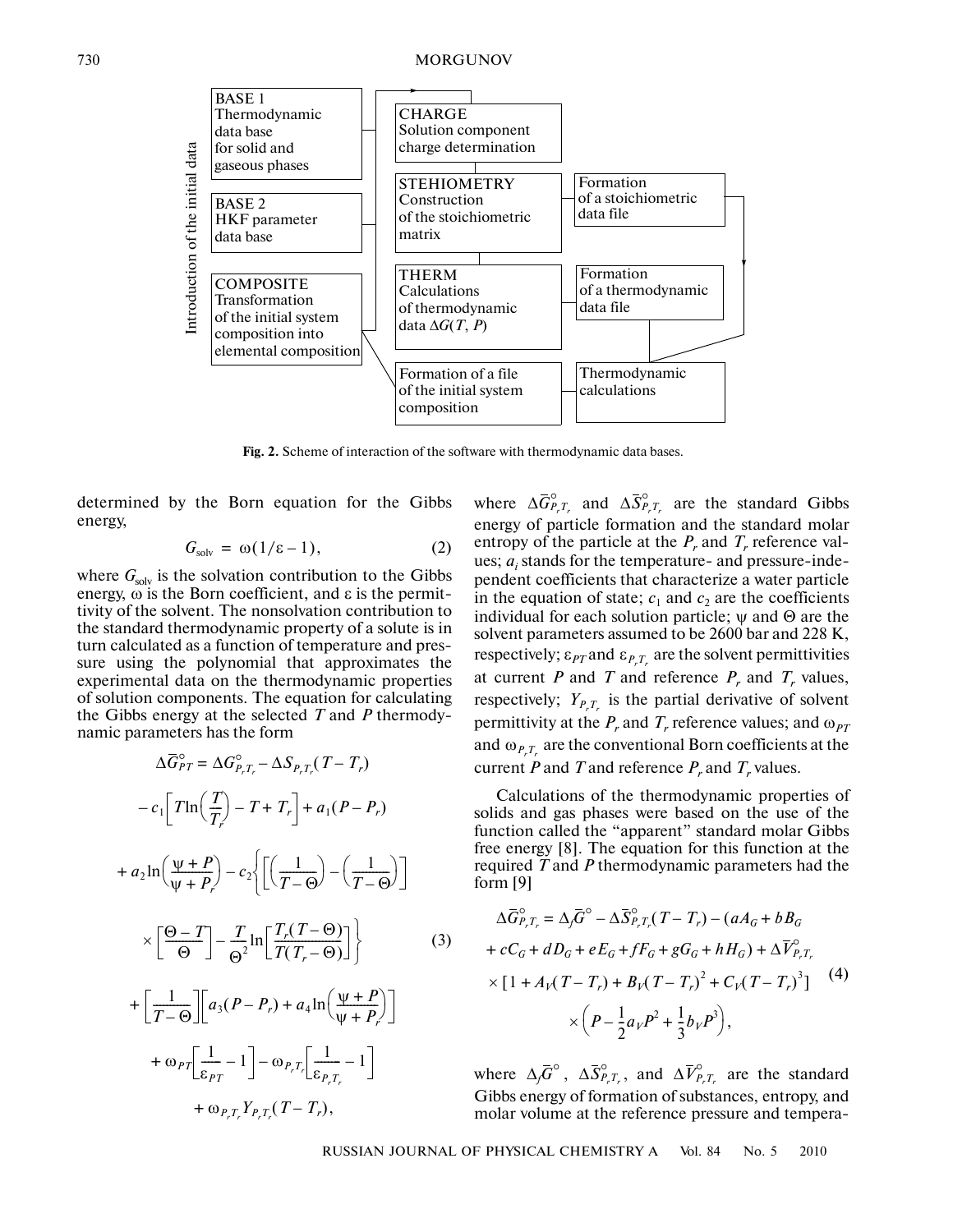ture values  $P_r$  and  $T_r$ ;  $A_V$ ,  $B_V$ , and  $C_V$  are the empirical coefficients obtained by regression treatment of the temperature dependence of molar volume; and *a*, *b*, *c*,  $d$ ,  $e$ ,  $f$ ,  $g$ ,  $h$ ,  $a<sub>V</sub>$ , and  $b<sub>V</sub>$  are empirical coefficients individual for each substance. The equations for calculat ing the  $A_G$ – $H_G$  coefficients have the form

$$
A_G = T \ln T - T - T \ln T_r + T_r, \qquad (5)
$$

$$
B_G = (T - T_r)^2 / 2, \t\t(6)
$$

$$
C_G = (T - T_r)^2 / 2(TT_r^2), \tag{7}
$$

$$
E_G = ((1/6)T^2 - (1/2)T_r^2 + T/3T_r^3) \times 10^{-6}, \qquad (8)
$$

$$
F_G = (T^3/12 + T^4_r/4 - TT^3_r/3) \times 10^{-9},
$$
 (9)

$$
G_G = 2 \times 10^2 \left[ \frac{(\sqrt{T} - \sqrt{T_r})(\sqrt{T} - \sqrt{T_r})}{\sqrt{T} - \sqrt{T_r}} \right],\qquad(10)
$$

$$
H_G = (T^5/20 + T_r^5/5 - TT_r^4/4) \times 10^{-12}.
$$
 (11)

A detailed description of calculations of the ther modynamic properties of solution components and solid and gaseous phases can be found in [6–9].

# THE EQUATION OF STATE OF A FLUID CONTAINING LOW-POLARITY GASES

The influence of carbon dioxide and other low polarity gases on internal equilibria in a fluid raises the problem of calculating the influence of corrections for low-polarity gases on the thermodynamic charac teristics of solutes. Mathematical models describing the thermodynamic characteristics of mixed fluids use various equations of state for gas mixtures. Among such equations, the best known ones are the Redlich–Kwong equation, whose form resembles that of the ideal gas equation of state; the Holloway– Flowers equation, which is the most theoretically grounded version of the Redlich–Kwong equation; the Kerrick–Jacobs equation of state adapted for  $H_2O$ –CO<sub>2</sub>–CH<sub>4</sub> mixtures; and the Saxen–Fey model having the form of a virial equation of state with the explicitly written pressure dependence of volume [9]. We used the Redlich–Kwong equation in our calculations.

Let us consider a general scheme of calculating corrections to the thermodynamic properties of solu tion components for the example of an  $H_2O$ –CO<sub>2</sub> mixture most typical of hydrothermal systems. The correction to the properties of the  $H_2O$ –CO<sub>2</sub> solvent over the temperature range 100–400°С for changes in

the Gibbs energy of solvation of solutes is quite satis factorily described by the equation [11]

$$
G_{\text{solv}} = \omega(1/\varepsilon_{\text{H}_2\text{O}-\text{CO}_2} - 1/\varepsilon), \tag{12}
$$

where  $\varepsilon_{H_2O-CO_2}$  is the permittivity of the mixed solvent.

The permittivity of mixtures of polar  $(H<sub>2</sub>O)$  and nonpolar  $(CO<sub>2</sub>)$  molecules is calculated according to the Loyenga equation [12]

$$
\varepsilon = ((\varepsilon_{\text{CO}_2}^{1/3} - \varepsilon_{\text{H}_2\text{O}}^{1/3})V_{\text{CO}_2}^f + \varepsilon_{\text{H}_2\text{O}}^{1/3})^3, \tag{13}
$$

where  $V_{\text{CO}_2}^f$  is the volume fraction of CO<sub>2</sub> in the mixture.

The  $V_{\text{H}_2\text{O}}$  and  $V_{\text{CO}_2}$  molar volumes of the pure components are calculated using the Redlich–Kwong model [13] by the equation

$$
PV3 - RTV2 - (bRT + b2P - a/T0.5)V
$$
  
-ab/T<sup>0.5</sup> = 0, (14)

where  $T$  is the temperature,  $P$  is the pressure,  $R$  is the universal gas constant, *a* is the coefficient represented in the form of an approximating equation as a function of temperature [14], and the *b* coefficient is set at 1.465 for  $H_2O$  and 3.057 for  $CO_2$ . The correction to the nonideal electrostatic component of the Gibbs energy is in turn calculated by the equations for the *A* and *B* coef ficients of the Debye–Hückel equation for activity coefficients from the permittivity of the mixed solvent  $\epsilon_{H_2O-CO_2}$  found by Eq. (4). A detailed description of the numerical scheme for determining corrections introduced by low-polarity gases into the thermody namic properties of solution components was given in [15, 16].

# THERMODYNAMIC POTENTIAL MINIMIZATION AND THE DETERMINATION OF THE EQUILIBRIUM AND PHASE COMPOSITION

The algorithm for thermodynamic potential mini mization selected for solving thermodynamic simula tion problems is based on the Lagrange method of indefinite coefficients suggested by White [17] and developed by Shimazu [18], Karpov [19], et al.

Thermodynamic equilibrium of a system corre sponds to such quantities  $x_j$  of solution components and substance in phase  $\alpha$  that, at a constant pressure and temperature, correspond to the minimum Gibbs energy value

$$
G(x) = \sum_{j=1}^{n} \frac{g_j x_j}{RT} + \sum_{j=1}^{n} x_j \ln \frac{x_j}{X_{\alpha}} + \sum_{j=1}^{n} x_j \ln \gamma_j,
$$
 (15)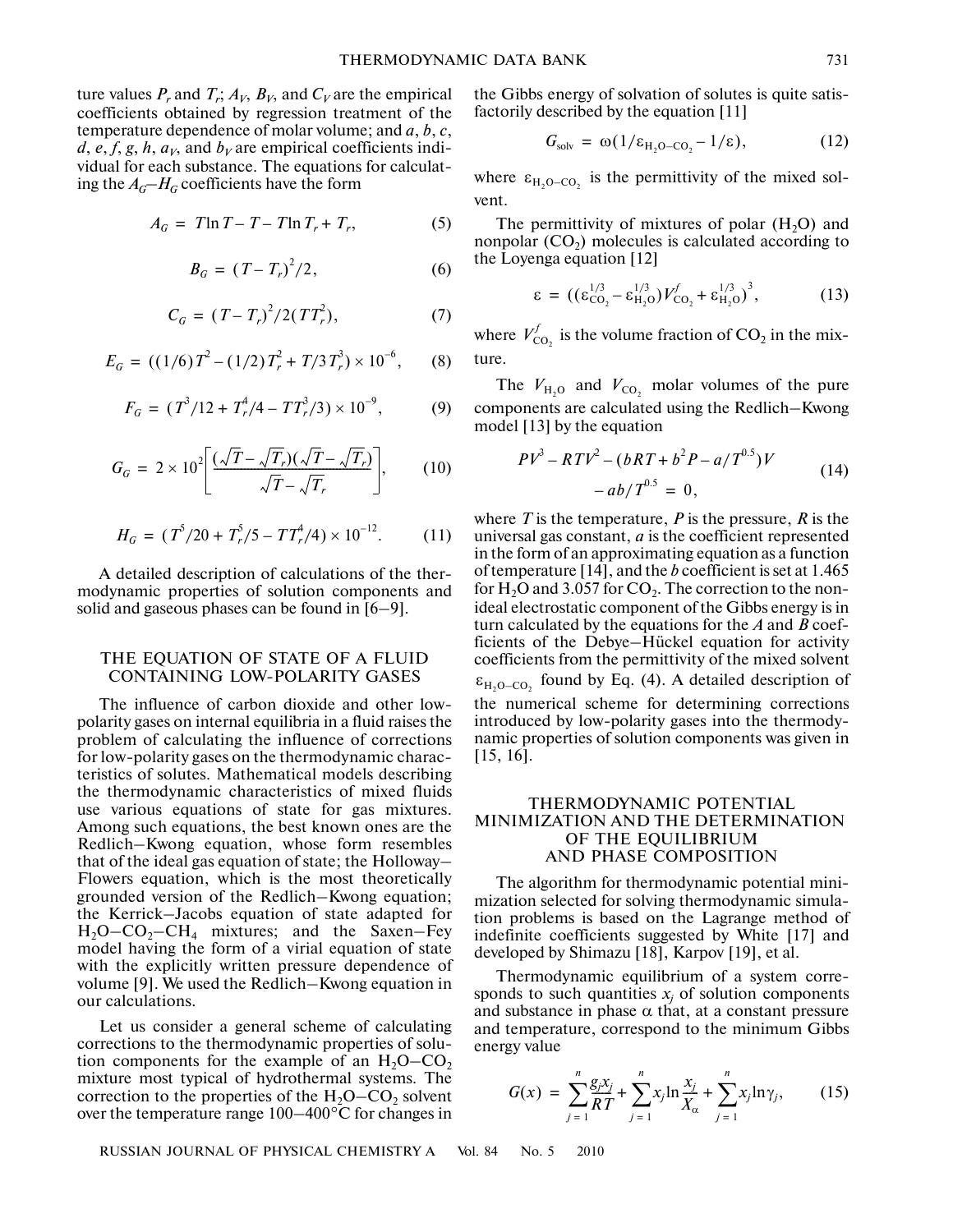where  $g_j$  is the standard isobaric-isothermal potential of one mole of component *j* at the given temperature and pressure,  $\gamma_j$  is the activity coefficient of component *j* (which is defined as the initial data or calcu lated by Debye–Hückel equation in second approxi mation [9]), and  $X_{\alpha}$  is the total amount of substance in phase α,

$$
X_{\alpha} = \sum_{j=1}^{n} x_j.
$$
 (16)

Limitations to Eq. (15) are the law of conservation of substance and nonnegative molar amounts  $x_j$  of solution components and substance in phase  $\alpha$ ,

$$
x_j > 0,
$$
  
\n
$$
b_i = \sum_{j=1}^n a_{ij} x_j,
$$
\n(17)

where  $b_i$  is the total (overall) molar amount of the  $i$ th component and  $a_{ij}$  is the stoichiometric coefficient corresponding to the number of atoms of the *i*th chemical element in a molecule of the *j*th system com ponent.

Calculations by the Lagrange method of indefi nite coefficients start with some initial approxima tion  $y_j$  to  $x_j$ . A system of linear algebraic equations with respect to Lagrange coefficients  $u_i$  and  $U_\alpha$  is then solved,

$$
-\sum_{j=1}^{n} a_{ij} f_j + N_i^{\alpha} U_{\alpha} + \sum_{j=1}^{n} u_j r_{ij} - c_j = 0,
$$
  

$$
\sum_{i=1}^{m} N_i^{\alpha} u_i = \sum_{j=1}^{n} f_j,
$$
 (18)

where

$$
r_{ik} = r_{ki} = \sum_{j=1}^{n} a_{ij} a_{kj} y_j,
$$
  

$$
N_i^{\alpha} = \sum_{j=1}^{n} a_{ij} y_j,
$$
 (19)

$$
f_i = \mathsf{v}_i \mathsf{y}_i,
$$

$$
v_j = (g_j/RT + \ln \gamma_j) + \ln (y_i/Y_\alpha).
$$

Here,  $Y_{\alpha}$  is the total amount of substance in phase  $\alpha$  at the next  $(r + 1)$ th step of calculations. The  $u_i$  and  $U_\alpha$ solutions to Eqs. (18) are used to find new approxima tions,

$$
x_j = -f_j y_j + (U_\alpha + 1) y_j + y_j \sum_{j=1}^m u_i a_{ij}.
$$
 (20)

The scheme for finding the equilibrium composi tion includes the following steps:

(1) setting initial approximations;

(2) solving system of linear equations (18) with respect to the  $u_i$  and  $U_\alpha$  Lagrange coefficients;

(3) finding new approximations  $x_j^{r+1}$  according to (20) and checking the condition of their nonnegative ness;

(4) correction of  $y_j^{r+1}$  to exclude negative values in the iteration process based on the algorithm suggested in [18];

(5) checking the convergence condition  $y_j^r - y_j^{r+1} \le \varepsilon$ . If this condition is not satisfied, the procedure returns to step (2).

An analysis of the phase composition of the system is performed using the condition of solution saturation with respect to the given solid phase. A scheme of the search for equilibrium association of phases includes the following steps:

(1) calculations of equilibrium in the system with the given phase composition;

(2) determination of solution saturation with respect to the *j*th mineral phase using the condition

 $\prod (x'_j)^{v_j} \ge 10^{Lk_j}$ , checking the condition of the non-

negative and nonzero molar amount of component *j*'  $x_j^s > 0$ ,  $x_j^s \ge 10^{-19}$ . Here,  $v_j$  is the stoichiometric coefficient of the reaction between the mineral and solu tion and  $Lk_j$  is the rate constant for the solution of the *j*th mineral phase;

(3) return to step (1) if the phase is excluded from the system;

(4) completion of the iteration procedure and output.

# THE CONSTRUCTION OF A DIAGRAM OF MINERAL EQUILIBRIA

The algorithm for finding boundaries in the coordi nates of concentrations corresponding to a change in the phase composition of a system was constructed by combining the algorithm for segment bisection modi fied for solving this problem and the algorithm for thermodynamic potential minimization. Calculations according to the suggested scheme start with prelimi nary calculations aimed at determining the approxi mate location of the regions of mineral phase stability in the diagram to be constructed. For this purpose, the sought diagram is covered with a grid with a selected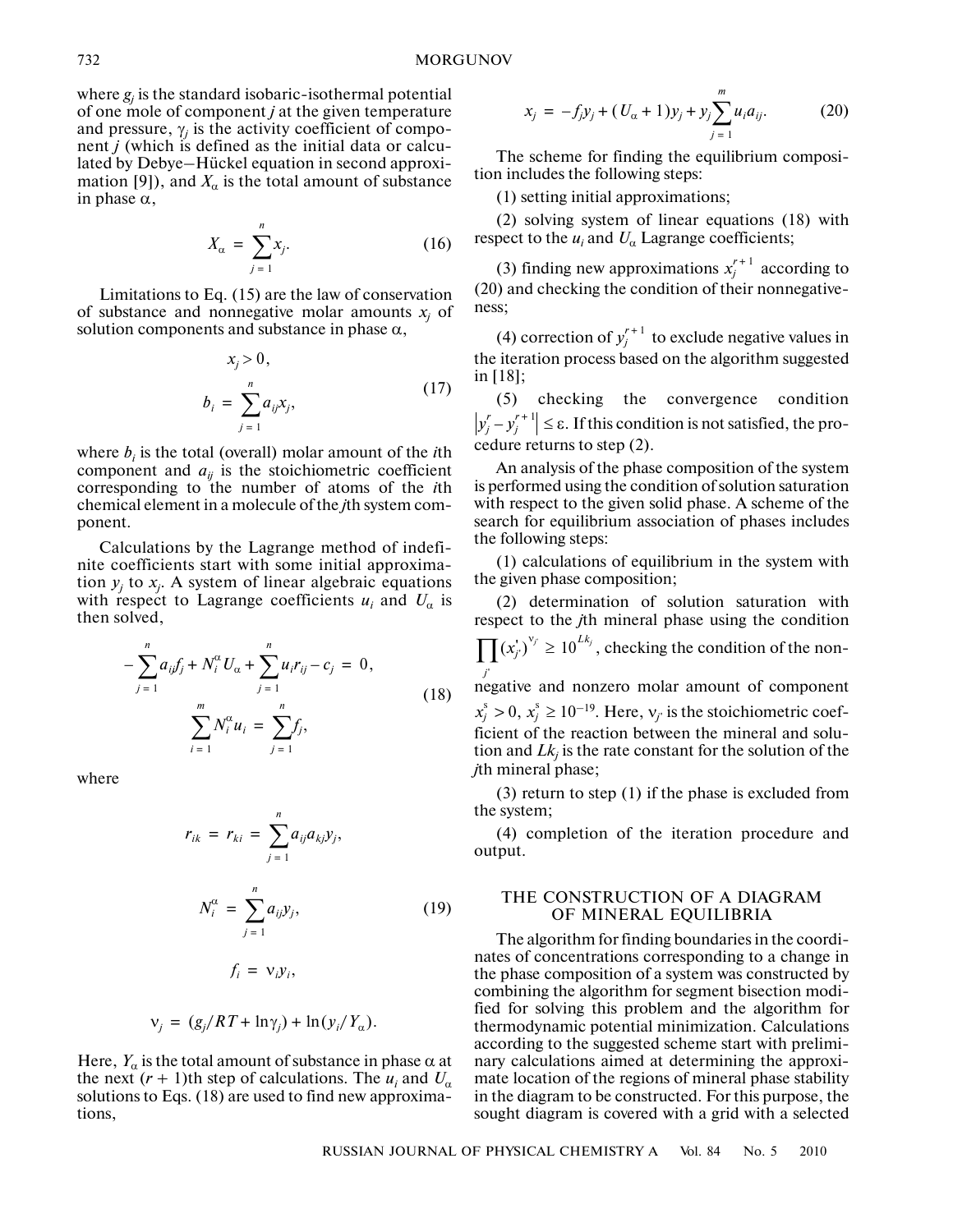

**Fig. 3.** Scheme of the procedure for determining the point corresponding to a change in the phase composition of the system in concentration coordinates.

concentration step, and equilibria at nodal points are calculated. After the approximate location of mineral phase stability regions is found, calculations by the segment bisection algorithm are performed. The points in the coordinates of concentrations are approximated by a power polynomial. The data obtained at intermediate points and the polynomial found are used to construct lines corresponding to diagram phase boundaries. The scheme of calculations for finding the concentration coordinates of a point corresponding to a change in the phase composition of the system is shown in Fig. 3.

#### NUMERICAL EXAMPLES OF THE USE OF THE SUGGESTED SOFTWARE IN PRACTICE

The created software was primarily used to simu late the behavior of rare-earth metals and construct equilibrium diagrams for minerals that precipitate rare-earth metals. A visual example characterizing the suggested software is the stability diagrams for fluo rite–calcite–F-apatite and OH-apatite minerals and numerical simulation of the behavior of rare-earth metals and yttrium in a variable-composition high temperature hydrothermal fluid. The diagram of the fields of stability of minerals precipitating rare-earth metals was constructed for a solution equilibrium with Ca-containing minerals. The concentrations were CaCl<sub>2</sub>(s)  $10^{-3}$ , carbonic acid H<sub>2</sub>CO<sub>3</sub> from  $10^{-4}$  to 0.4, HCl from  $10^{-4}$  to 0.1, NaOH from  $10^{-4}$  to 0.5, HF 0.01, and phosphoric acid  $H_3PO_4$  0.001 (here and throughout, all the concentrations are given in mol/kg  $H_2O$ .

The equilibrium diagram of calcite–fluorite– OH-apatite minerals at 100°C and 1 kbar is shown in

RUSSIAN JOURNAL OF PHYSICAL CHEMISTRY A Vol. 84 No. 5 2010

Fig. 4. The model system used to describe the behavior of rare-earth metals and yttrium in a high-temperature hydrothermal fluid was a solution with the concentra tions HCl,  $0.01$ ;  $H_2CO_3$  0.01; and NaOH from 0.1 to 0.001. The mineral composition included fluorite in a concentration of 1.0, rare-earth metals, and Ce and Y fluorites in concentrations of  $1.0 \times 10^{-3}$ . The dependence of the solubility of several rare-earth metal-con taining phases, Y fluorite, fluorite, and calcite on the mole fraction of  $CO<sub>2</sub>$  changing in the system is shown in Fig. 5.



**Fig. 4.** Equilibrium diagram for calcite (I), fluorite (II), and OH-apatite (III) minerals at 100°C and 1 kbar.